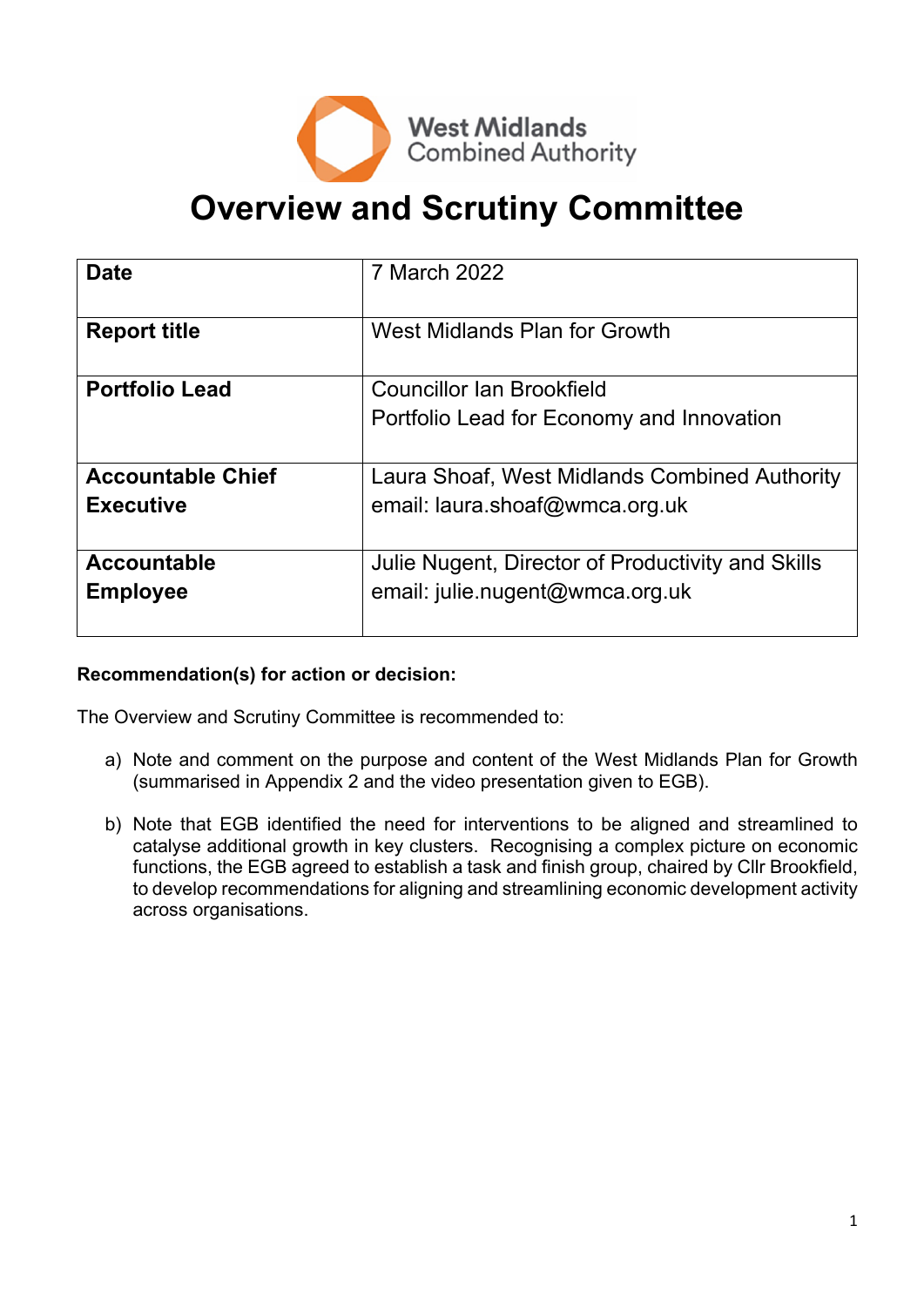# **1. Purpose**

- 1.1 After a period as the fastest-growing region outside London, the West Midlands has been hit hard by the economic impact of the Covid pandemic and new trade frictions with the EU. Modelling by Oxford Economics indicates that, without further intervention, the region will experience below-average growth over the next decade, with a negative impact on employment and earnings in key parts of the region.
- 1.2 Alongside regional partners, the WMCA commissioned a detailed analysis to set out the risks and opportunities for additional growth. Its purpose was to provide an independent assessment of where the West Midlands has comparative advantage, market confidence and a credible path for growth and job creation above forecasted levels. The plan does not seek to be an economy-wide approach or intervene where there is a strong growth trajectory without intensive intervention.
- 1.3 The work to develop Plan for Growth (PfG) was overseen by a steering group of the Portfolio Lead for Economy and Innovation (Cllr Ian Brookfield), the LEP Chair of the previous SED Board (Tim Pile) and the Mayor (Andy Street). A summary of the analysis was presented to the Economic Growth Board on 2<sup>nd</sup> February. The opportunity exists for the region to catalyse additional growth, in both output (+£3.9bn) and jobs (+58,000), and become the fastest growing region outside London, by 2030.

## **2. Background**

- 2.1 A video of the EY presentation to Economic Growth Board can be found **[<here>](https://youtu.be/So1HbU4RGYs?t=2405).** Appendix 2 contains the presentation which the EY team used for the EGB meeting at which the key findings and recommendations from the West Midlands Plan for Growth were presented. The Plan for Growth includes a twin-track approach to securing new economic growth:
	- i. Capitalise on **existing clusters of scale and strength** where the West Midlands has UK and global competitive advantage, clear market confidence, and credible opportunity for additional growth in high-value employment over the next 2-5 years. This is forecast to generate approximately £2.9 - £3.2bn additional output by 2030 and up to 44,800 additional jobs.
	- ii. **Supporting nascent clusters and emerging technologies** that might spur additional growth of around £900m over the next 5-10 years and up to 15,000 additional jobs.
- 2.2 The findings will be used to:
	- Inform and challenge where we prioritise resources already devolved to the region and, when necessary, seek further resources. This does not just relate to WMCA programmes, but those in LEPs, local authorities, WMGC, universities etc.
	- Inform the region's economic narrative about the next decade: without further action, there's a difficult challenge with strong economic headwinds but partners have come together with a proactive plan to support market-led growth.
- 2.3 It is important to note that Plan for Growth has deliberately focused on clusters with the necessary scale and depth of comparative advantage to drive additional growth in highvalue jobs that will best benefit residents. However, these sectors currently only comprise about 12%-15% of employment in the region. Further work will be needed to identify how we can support wider sectors such as retail, administration and hospitality to create an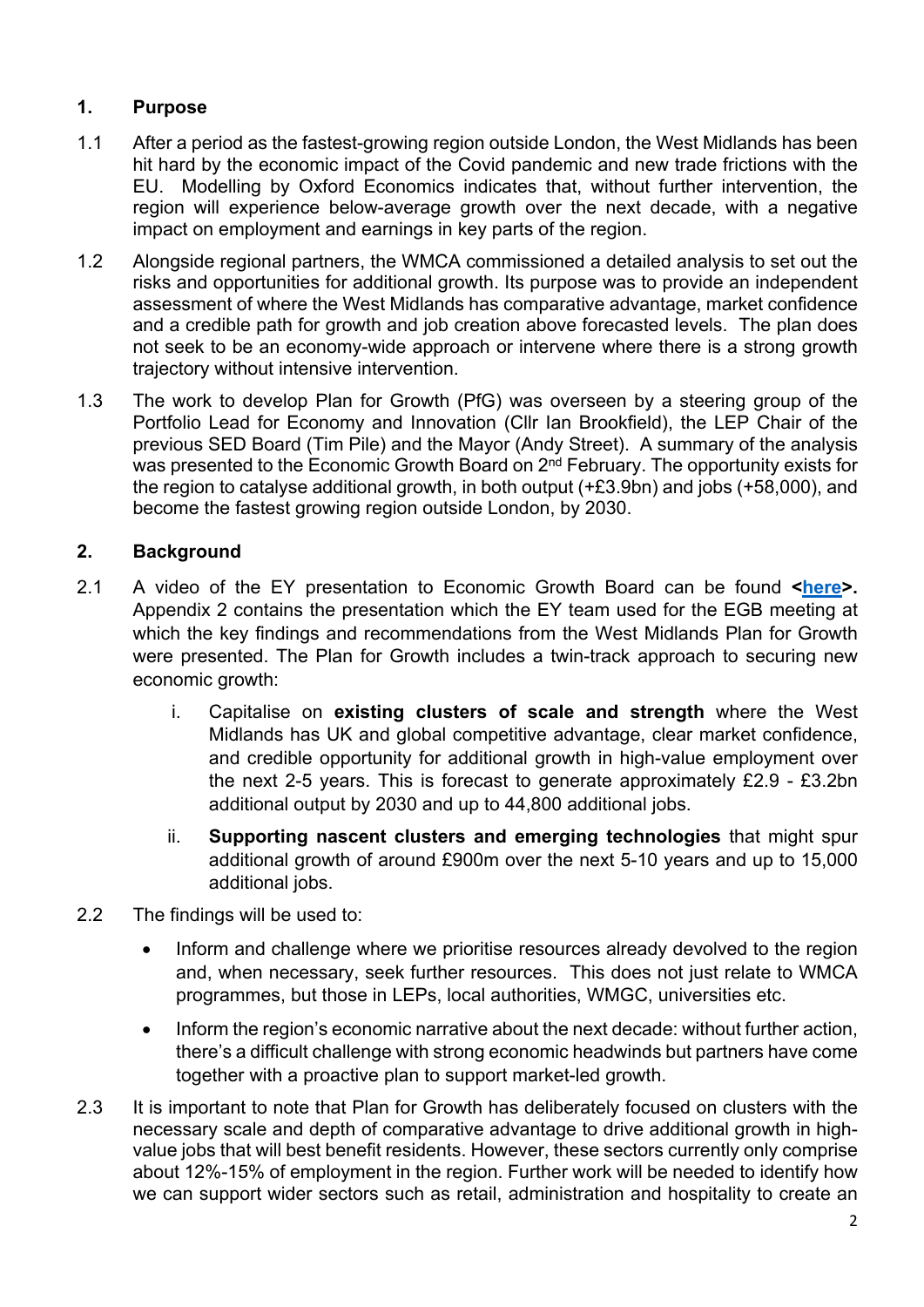inclusive economy. The Plan also excludes those sectors where there is already relatively strong growth forecast, and therefore no credible path to driving significant further growth.

- 2.4 The analysis considered additional growth opportunities that can benefit the whole region. In line with the principle of the original WMCA Scheme, all communities will benefit, but not necessarily at the same time and in the same way. The pattern of clusters shows concentrations across Birmingham, Coventry, Dudley, Sandwell, Solihull, Walsall, Wolverhampton, Cannock Chase, Tamworth, Stratford, Warwick, Nuneaton and Bedworth and Wyre Forest. Places can benefit in different ways, such as by being the location of business activity, home to workers, or the site of research and innovation assets. As the region applies the analysis to decision making, we will need to ensure that growth opportunities are accessible to all the region's communities.
- 2.5 The West Midlands Plan for Growth has been developed with input from partners. For example, WMGC, LEPs and local authorities shared details of their private sector investment leads to build a picture of market confidence in the West Midlands. Insight about barriers to growth for clusters was drawn from work led by LEPs, the WMGC and business-led groupings like Create Central. There has also been testing with business, including at the Regional Business Council on 26 November and Economic Impact Group on 25 November 2021.

#### *Identifying key growth opportunities for the West Midlands*

2.6 The analysis has identified eight primary clusters for the region. These are consistent with the Local Industrial Strategy and Business and Tourism Programme, and provide an additional, sharper focus on the barriers to growth and/or potential for new opportunities:



2.7 The Plan for Growth identifies six cross-cutting interventions which will address barriers to growth across multiple clusters, thereby maximising growth. Improvements in structures to better streamline and align cross-cutting interventions will have positive benefits for all regional delivery, including potential new areas through the Trailblazer Devolution agreement announced in the Levelling-Up White Paper. The cross-cutting Interventions are:

| Develop future skills<br>pathways                                      | Single pot intervention that brings together a specific view of required skills and provide<br>funding linked to an attractive pathway for learners and links to employers and potential<br>job opportunities once trained. Providers (e.g. FE colleges) would deliver for employees<br>as well as individual learners. |
|------------------------------------------------------------------------|-------------------------------------------------------------------------------------------------------------------------------------------------------------------------------------------------------------------------------------------------------------------------------------------------------------------------|
| 2. Target funding to<br>anchor projects<br>alongside private<br>sector | Competitive fund that works alongside the private sector on specific projects through<br>rounds of available co-funding. A process allows WM to directly stimulate the specific<br>projects according to a set of criteria aligned to the cluster priorities (but open to all firms)                                    |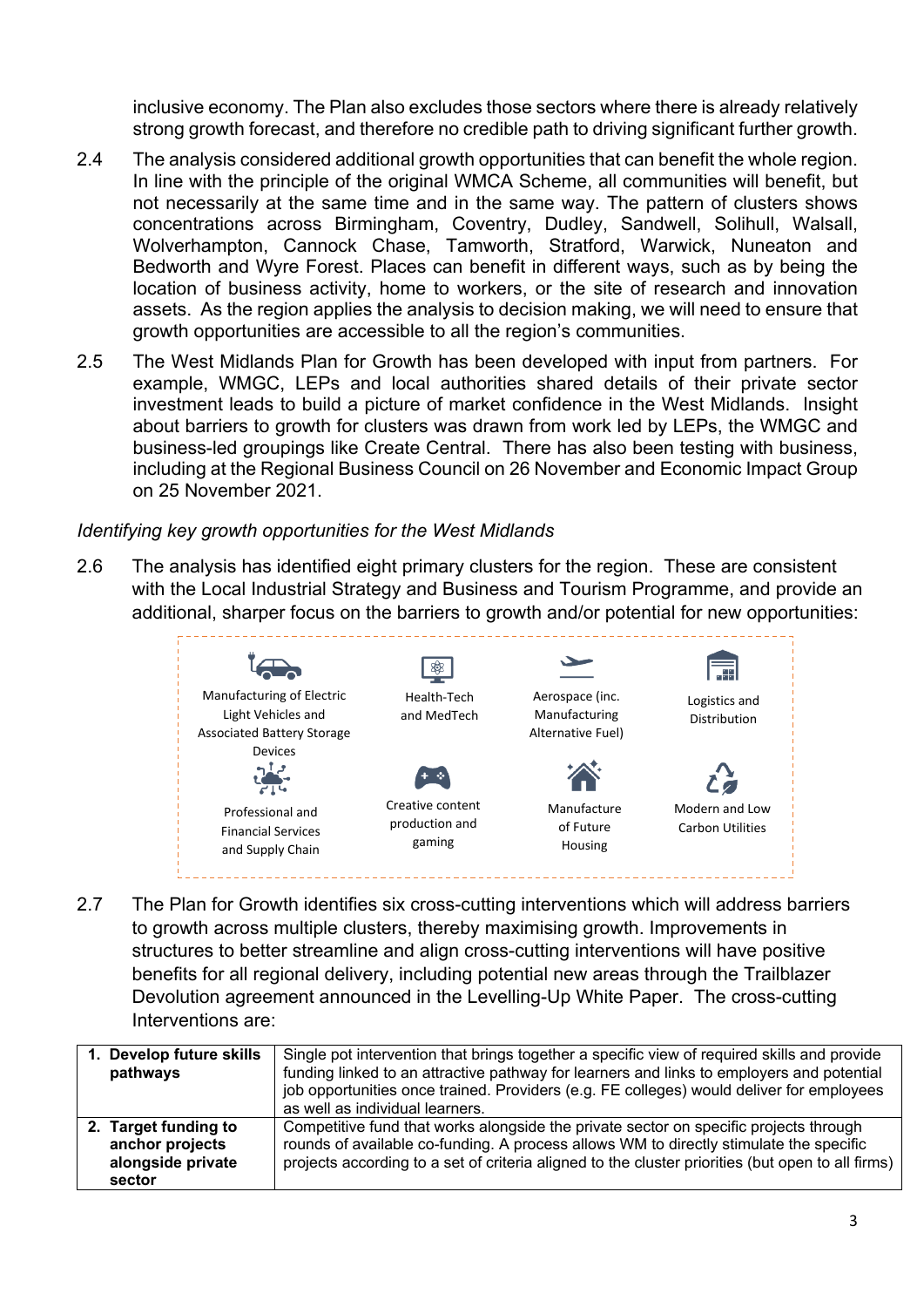| Leveraging the UKIB, develop a patient capital fund to invest in land projects for<br>industrial and commercial purposes (or mixed development) where land assembly and<br>infrastructure is required and payback periods are long. Would also support physical<br>hubs for clusters where this is relevant      |
|------------------------------------------------------------------------------------------------------------------------------------------------------------------------------------------------------------------------------------------------------------------------------------------------------------------|
| A team that co-ordinates the myriad local and national incentives and funding available<br>as well as helping firms negotiate local and planning issues of locating to the WM. If<br>there is a desire to anchor a particular firm, e.g. a non-UK firm, help with funding at local<br>and UK level, planning etc |
| Establish a WMCA controlled fund that has sufficient scale to invest in large local<br>interventions (e.g. light rail or bus rapid transport) and also support specific infrastructure<br>(e.g. junction improvements) aimed at unlocking land development for manufacturing<br>and other sectors                |
| Work with British Business Bank and Business Growth Fund to set up an early growth<br>fund with an emphasis on the clusters where this is critical, and ensure the fund has<br>flexibility on instruments and the expertise to invest.                                                                           |
|                                                                                                                                                                                                                                                                                                                  |

2.8 Drawing on business insight from LEPs and universities, the West Midlands Plan for Growth also identifies emerging clusters or technological strengths which can create new industries and sources of growth. Because of their relatively modest scale in the West Midlands, currently, the strategy is to provide fertile conditions for development across a relatively broad range of these nascent clusters to support longer-term exponential growth.



- 2.9 Significant growth by 2030 within these technologies and industries requires action now to give the time to grow and add up to £900m of additional output and new jobs. These are inherently riskier than the more established primary clusters with less of a distinctive West Midlands comparative advantage. The strategy here is to create the conditions for private sector-led investment and growth by acting on several dimensions of the business support system, which is subject to LEP-led work with partners across the region:
	- **Ensuring access to funding and financing** *–* ensuring a supply of risk capital to help businesses scale operations, with potential benefits from risk-sharing.
	- **Attracting and developing the necessary skills and resources** developing the West Midlands' human capital to ensure demand for skilled workers is met using existing infrastructure and capability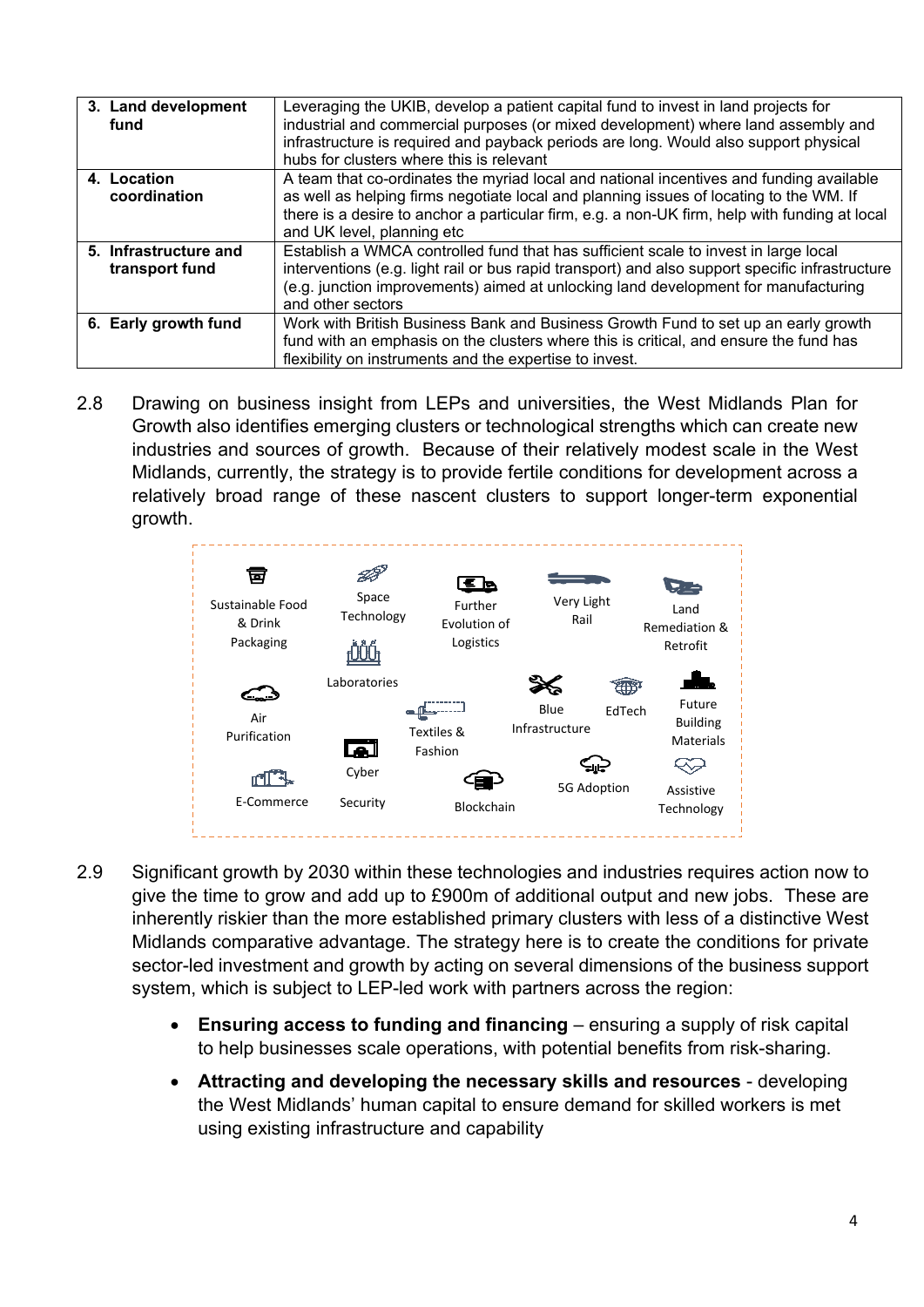- **Boosting the local supply chain to provide capacity as well as capability** helping broker relationships and incentivising businesses to buy local to establish a local supply chain with the critical mass to improve competitiveness
- **Championing clusters and helping them mature** helping foster networks and facilities for SMEs to collaborate and attract further workers and investors

#### *Delivering new growth opportunities*

- 2.10 The analysis has indicated the scale of additional public investment required for the growth potential identified using a model of benefit-cost ratios for similar programmes. However, this does not reflect the full funding 'ask' for interventions which will also include expected funding. The key point about resources is that partners leading the six crosscutting interventions for the primary clusters secure appropriate funding taking account of the scale of the opportunity and that these are targeted to unlock private sector investment and jobs. The targeting is particularly important where decisions include trade-offs, for example about job numbers, job quality, location and environmental improvements.
- 2.11 The Plan for Growth can also be used to influence direct spend from other funding streams or Government departments by providing a clear, coherent strategy. This other funding could cover, for example, business support services or public R&D funding.
- 2.12 The West Midlands Plan for Growth makes a powerful case about the need for strong alignment between partners to better meet businesses' needs. This requires institutions and ways of working across public and private sectors that deliver in a more integrated way. The Portfolio Lead for the Economy has therefore commissioned an initial overview of current activity across key economic development functions and interventions. This is set out in **Appendix 1**. This also helps civic and business leaders to build a collective view about how the region will respond positively to the Levelling-Up White Paper.
- 2.13 It is intended that the Economic Growth Board should lead a more cohesive approach to regional economic development, with greater streamlining and integration across public and private partners to boost productivity and inclusive growth. Initial discussions have already begun – for example, with LEPs, the WMGC and WMCA – to look at how the region might better align arrangements for economic development. The EGB agreed to establish a new task and finish group, chaired by Cllr Brookfield and supported by the WMCA to develop recommendations for greater alignment across organisations.

#### *Next steps*

2.14 The West Midlands Plan for Growth was endorsed by the Economic Growth Board on 2 February. Following further input from Overview and Scrutiny Committee and the Young Combined Authority, it will be proposed to the WMCA Board later in 2022. This will be scheduled to incorporate findings from the Task Group to streamline and align economic functions to ensure partners are able to effectively support that additional cluster growth.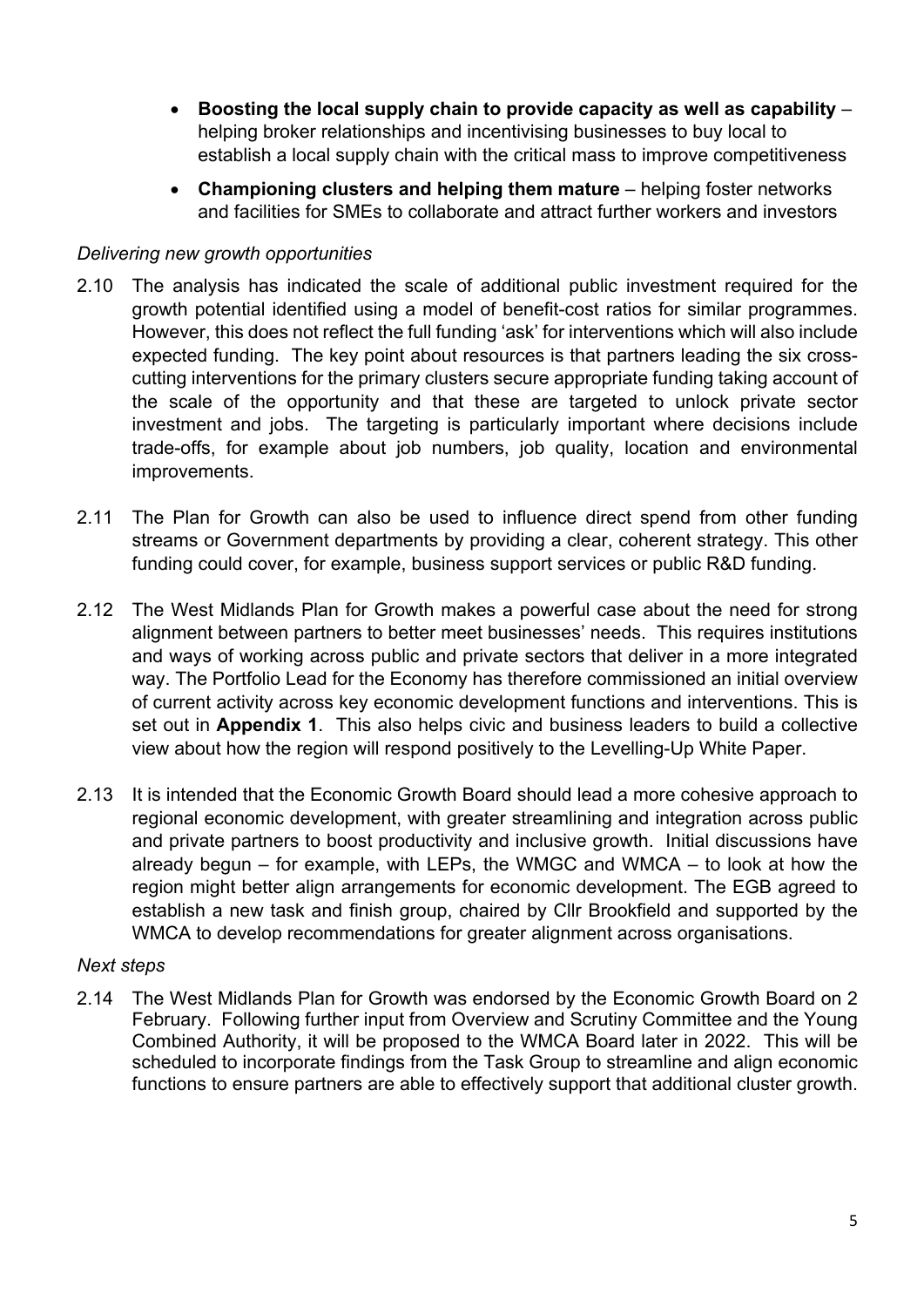- 2.15 The task group has begun its work, actively engaging with Met Leaders, non-constituent authorities, LEP Boards, business groups, universities and Government officials. Overview & Scrutiny Committee will also be engaged in this work to enable its perspective to inform the recommendations that will be made to the Economic Growth Board and other partners.
- 2.16 The insight and findings from the West Midlands Plan for Growth will also be used to inform a consistent and compelling economic narrative for business and government. This has already been used for the draft Investment Prospectus and will be further applied to the WMCA and partners' products as appropriate.

### **3. Financial Implications**

3.1 There are no direct financial implications as a result of this report. The report focuses on the principle of aligning funded interventions – some of which are already resourced within the WMCA or partners and can be targeted differently. Other interventions will require additional resources, subject to the resources and structures made possibly by the Levelling-Up White Paper. Decisions about those particular programmes will be made according to the funding channels available. Economic Growth Board's role will be to understand their strategic alignment and impact on cluster growth.

### **4. Legal Implications**

4.1 There are no direct legal implications from this report.

### **5. Equalities Implications**

5.1 There are no equalities implications from this report.

### **6. Inclusive Growth Implications**

6.1 The report moves the region towards better aligned interventions. In doing so, it highlights where inclusive growth (and environmental) considerations can be more clearly considered as part of the related trade-offs to incentivise jobs and economic growth.

### **7. Geographical Area of Report's Implications**

7.1 The West Midlands Plan for Growth applies across the '3 LEP' area. Each of the eight clusters have different degrees of depth in different localities, with the current level of local job coverage ranging from 10% (in the Black Country) to 12% (in Greater Birmingham and Solihull and 15% in Coventry and Warwickshire. Cluster growth opportunities provides both an opportunity to create jobs in neighbouring areas, and for workers in neighbouring areas to access new jobs.

### **8. Schedule of Background Papers**

8.1 EGB 2<sup>nd</sup> February. Consideration of 'West Midlands Plan for Growth' to SED Board: 28 October and 10 September.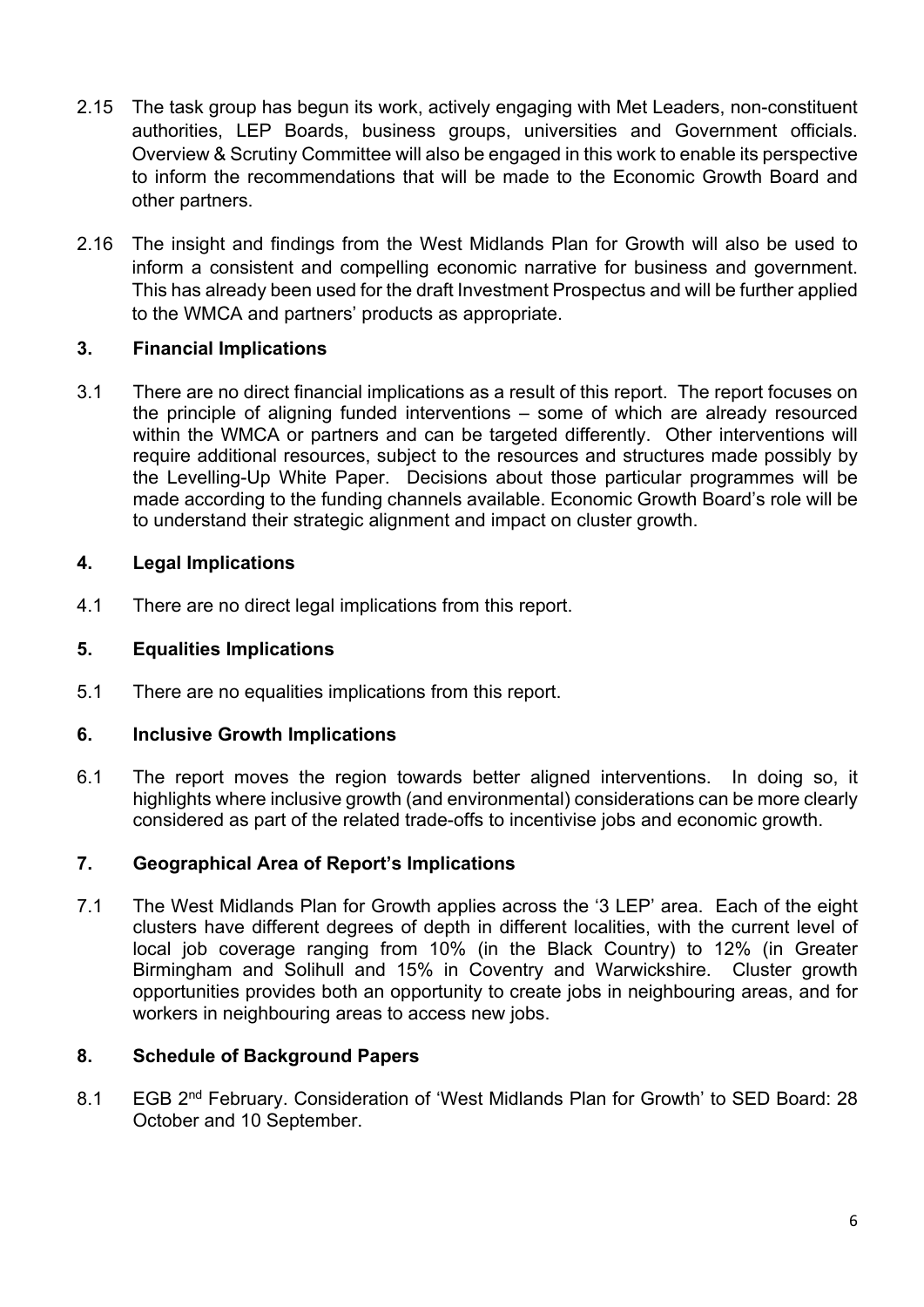# **Appendix 1 – Summary of economic functions as they are currently delivered across the West Midlands**

| <b>Functions and different elements</b>                                                                                                                                                                                                                                                                                                                                                                                                                                                         | <b>WMCA</b>                                                                                                                                                                                                                                     | <b>LEPs and Growth Hubs</b>                                                                                                                                                                                                                                     | <b>WMGC</b>                                                                                                                                 | <b>Local Authorities</b>                                                                                                                                       | <b>Universities and business</b><br>groups                                                                                                  |
|-------------------------------------------------------------------------------------------------------------------------------------------------------------------------------------------------------------------------------------------------------------------------------------------------------------------------------------------------------------------------------------------------------------------------------------------------------------------------------------------------|-------------------------------------------------------------------------------------------------------------------------------------------------------------------------------------------------------------------------------------------------|-----------------------------------------------------------------------------------------------------------------------------------------------------------------------------------------------------------------------------------------------------------------|---------------------------------------------------------------------------------------------------------------------------------------------|----------------------------------------------------------------------------------------------------------------------------------------------------------------|---------------------------------------------------------------------------------------------------------------------------------------------|
| Economic strategy, intelligence and business engagement / account management                                                                                                                                                                                                                                                                                                                                                                                                                    |                                                                                                                                                                                                                                                 |                                                                                                                                                                                                                                                                 |                                                                                                                                             |                                                                                                                                                                |                                                                                                                                             |
| <b>Economic Strategy:</b><br>To develop and implement a clear<br>and coherent vision and plan to<br>drive inclusive green economic<br>growth. Needs to be:<br>• Agile, capable of adapting to<br>changing economic conditions.<br>• Owned - have traction with<br>investment and tangible activity<br>$\bullet$ Inclusive – must benefit<br>region's communities<br>$\bullet$ Focused – identifies clear<br>priorities, and trade-offs,<br>recognising other activity will<br>continue as well. | WMCA has devolved mandate to<br>lead regional economic strategy,<br>working with and through local<br>partners and democratically<br>elected members.<br>Economic Growth Board will make<br>recommendations on strategy to<br>wider WMCA Board. | Responsible for previous Strategic<br>Economic Plans - underpinned<br>decisions on Growth Funds.<br>Articulate sub-regional priorities<br>Sector growth plans<br>Some work on business support<br>policy (subject to LUWP and BEIS<br>business support review). | Lead on some<br>thematic plans<br>$-$ eg tourism<br>and export.                                                                             | Lead local<br>economic/place<br>strategies.<br>Champion local<br>priorities<br>Responsible for<br>ensuring regional<br>strategies deliver for<br>local places. | <b>Midlands Engine</b>                                                                                                                      |
| <b>Economic Intelligence:</b><br>To provide insight and evidence for<br>decision-making.                                                                                                                                                                                                                                                                                                                                                                                                        | Office for Data Analytics<br>Significant capability in TfWM                                                                                                                                                                                     | <b>Black Country Consortium</b><br>LEPs commission primary<br>research on ad hoc needs                                                                                                                                                                          | Research<br>team                                                                                                                            | Some capacity, but<br>varies across<br>authorities                                                                                                             | <b>Midlands Engine</b><br>Universities - eg WM-Redi<br>Chambers and BROs have good<br>survey data                                           |
| <b>Business engagement and key</b><br>account management (KAM):<br>Provide key account management<br>of strategically important firms<br>Engage with regional businesses                                                                                                                                                                                                                                                                                                                        | Convene business leadership<br>groups (e.g. Regional Business<br>Council, EIG. Create Central<br>Board)<br>Direct support on recruitment and<br>training activities - larger<br>organisations<br><b>Commission WMGC</b>                         | Convene sector leadership groups<br>Engage businesses through<br><b>Growth Hubs</b>                                                                                                                                                                             | Funded by DIT<br>to manage a<br>small number<br>of key<br>accounts<br>Run key<br>accounts with<br>strategically<br>important<br>businesses. | Run key accounts with<br>locally significant<br>businesses to<br>understand and<br>respond to priorities                                                       | Universities have strong links<br>with key accounts.<br>Chambers and BROs play vital<br>role in being a representative<br>voice of business |
| <b>Maximising public and private investment</b>                                                                                                                                                                                                                                                                                                                                                                                                                                                 |                                                                                                                                                                                                                                                 |                                                                                                                                                                                                                                                                 |                                                                                                                                             |                                                                                                                                                                |                                                                                                                                             |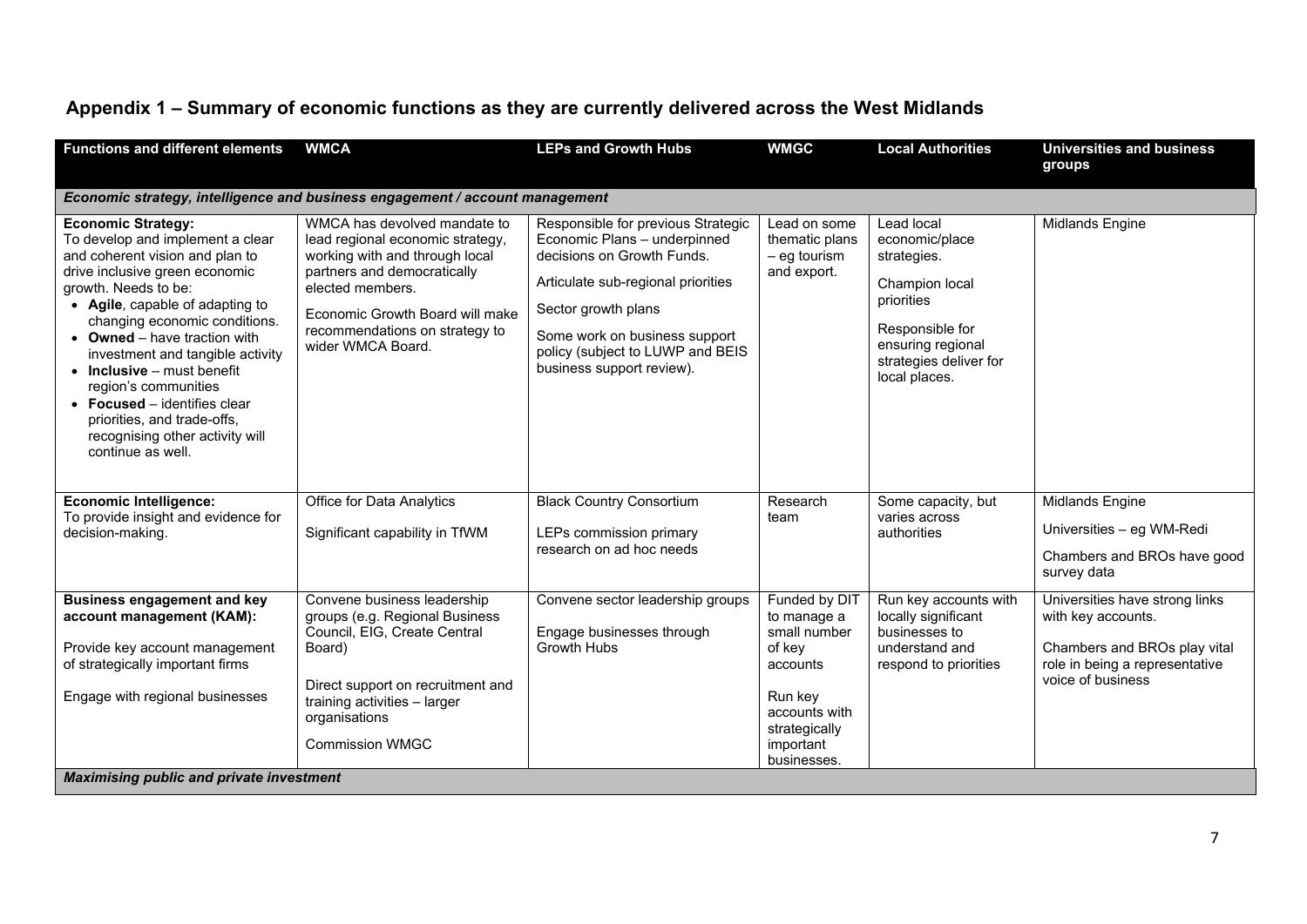| Securing investment - public:<br>To maximise public investment in<br>the region                                                                                                                                   | Investment Programme<br>(gainshare, retained business<br>rates)<br>Accountable Body and decision-<br>maker about devolved funds (eg.<br>Brownfield, CRSTS, Getting<br>Building Fund, etc.)<br>Influence further HMG investment<br>in regional infrastructure<br>development (e.g. via NIC /<br>National Infrastructure Strategy) | Local Growth Fund - new funding<br>now ended<br>Use of Enterprise Zone receipts                                                                                                                                                                                                                   | Public sector<br>relocations                                                                                                                                                                                                            | Principal project<br>promoters / developers<br>Major capital funders,<br>including decisions on<br>the business rates<br>pools.<br>Accountable Body for<br>Towns Fund, Levelling-<br>Up Fund, Future High<br>Streets Fund,<br><b>Additional Restrictions</b><br>Grant, Welcome Back<br>Fund, etc. | Universities as major capital<br>spenders (with UKRI funds)<br>Midlands Engine                                                                                                                                                                |  |
|-------------------------------------------------------------------------------------------------------------------------------------------------------------------------------------------------------------------|----------------------------------------------------------------------------------------------------------------------------------------------------------------------------------------------------------------------------------------------------------------------------------------------------------------------------------|---------------------------------------------------------------------------------------------------------------------------------------------------------------------------------------------------------------------------------------------------------------------------------------------------|-----------------------------------------------------------------------------------------------------------------------------------------------------------------------------------------------------------------------------------------|---------------------------------------------------------------------------------------------------------------------------------------------------------------------------------------------------------------------------------------------------------------------------------------------------|-----------------------------------------------------------------------------------------------------------------------------------------------------------------------------------------------------------------------------------------------|--|
| Attracting investment - private:<br>To maximise private investment in<br>the region, using agreed priorities to<br>target incentives because of<br>economic and place impacts                                     | To commission and resource<br>WMGC on behalf of local<br>authorities                                                                                                                                                                                                                                                             | Used Local Growth Fund to lever<br>private investment - new funding<br>now ended                                                                                                                                                                                                                  | <b>Lead Capital</b><br>Attraction<br>Strategy and<br>relationship<br>with DIT /<br>Office for<br>Investment<br>Proactive and<br>reactive<br>private sector<br>FDI service<br>Deliver CWG<br><b>Business and</b><br>Tourism<br>Programme | Local investment<br>services, joining-up<br>premises, planning,<br>support packages, etc.                                                                                                                                                                                                         | Midlands Engine relationship<br>with DIT and Office for<br>Investment<br>Universities - alumni networks<br>and research capabilities                                                                                                          |  |
| <b>Commissioning and delivery of business support services</b>                                                                                                                                                    |                                                                                                                                                                                                                                                                                                                                  |                                                                                                                                                                                                                                                                                                   |                                                                                                                                                                                                                                         |                                                                                                                                                                                                                                                                                                   |                                                                                                                                                                                                                                               |  |
| <b>Business advice, signposting,</b><br>and services<br>And initial point of contact<br>$\bullet$<br>for SMEs looking to access<br>wider business support<br>and advice<br>Start-up / entrepreneurship<br>support | Accountable Body for<br>commissioning some business<br>and employment programmes<br>from the Community Renewal<br>Fund                                                                                                                                                                                                           | Growth Hubs funded by<br>Government to deliver diagnostic<br>and signposting service.<br>Growth Hubs also deliver several<br>time-limited programmes (related<br>to ERDF, CRF, etc.). These<br>generally cover advice with<br>business planning, leadership and<br>technical work like marketing, |                                                                                                                                                                                                                                         | Huge delivery role, but<br>varies across LAs:<br>• Planning<br>• Trading standards<br>• Business location<br>service & landlord<br>• Some business<br>advice and grant<br>programmes                                                                                                              | Private sector plays huge role -<br>particularly banks, accountants<br>BROs - Chambers, including<br>networking, peer learning,<br>advice<br>BIDs, funded by local levies<br>Central Govt Depts - Help to<br>Grow, DIT international advisers |  |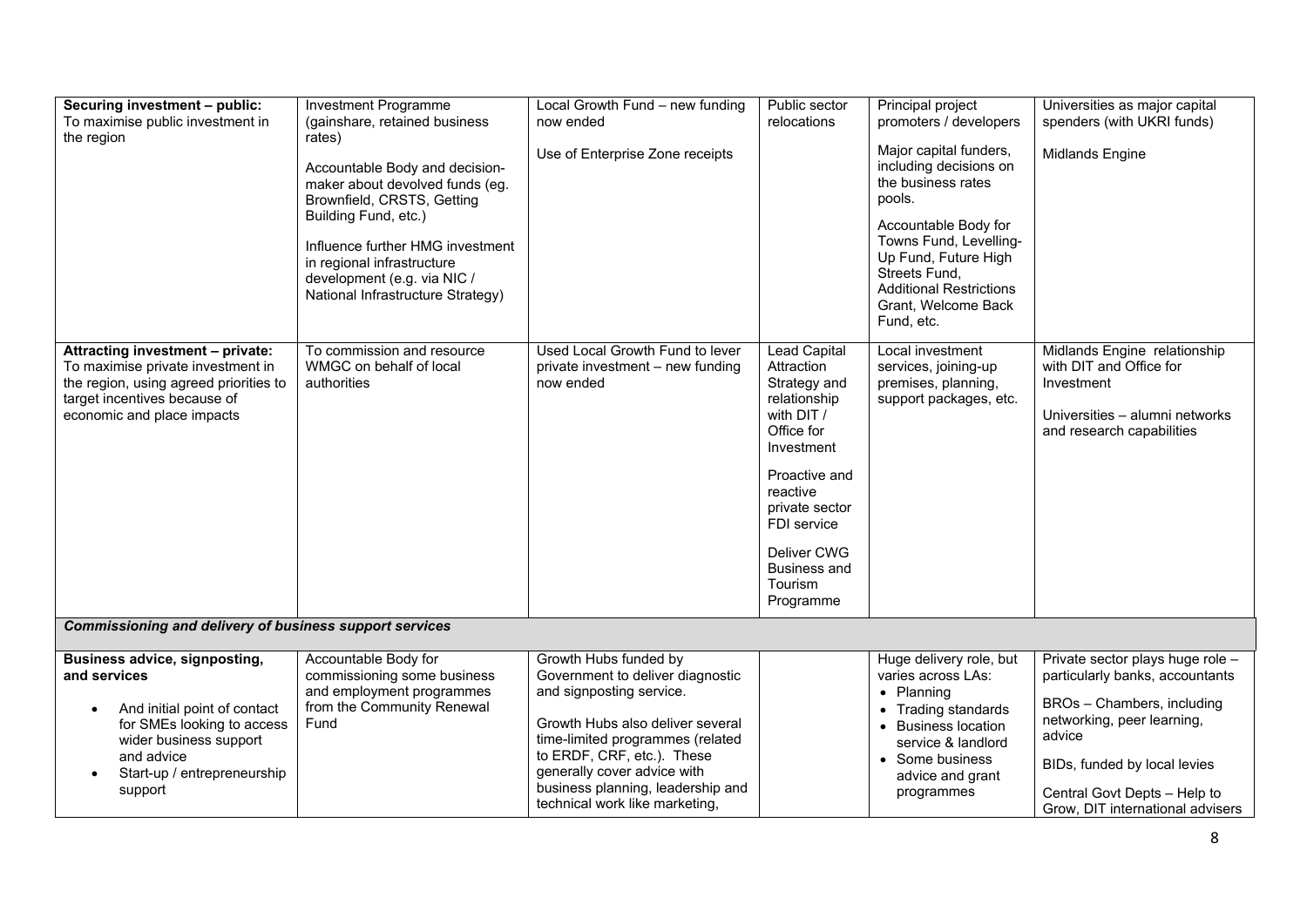|                                          |                                                                                                                                                                               | product development and<br>diversification.                                                                             |                                                                                                        | Funded through various<br>sources, including<br>locally and ESF/ERDF |                                                                                                   |
|------------------------------------------|-------------------------------------------------------------------------------------------------------------------------------------------------------------------------------|-------------------------------------------------------------------------------------------------------------------------|--------------------------------------------------------------------------------------------------------|----------------------------------------------------------------------|---------------------------------------------------------------------------------------------------|
| <b>Support with relocation</b>           | Developer-facing support with<br>land remediation, planning<br>support and risk mitigation                                                                                    |                                                                                                                         | Business-<br>facing<br>coordination<br>with relocation<br>and some<br>signposting to<br>other services | Support with relocation<br>and some signposting<br>to other services | Private sector land agents                                                                        |
| <b>Support with innovation</b>           | Deliver £3m WM Innovation<br>Programme<br>Accountable body for West<br>Midlands Made Smarter                                                                                  | Local Growth Fund - new funding<br>now ended                                                                            |                                                                                                        |                                                                      | Universities – eg Knowledge<br>Transfer Partnerships,<br>ERDF / Horizon programmes<br><b>UKRI</b> |
| Other specialist/sector-based<br>support | Accountable Body and deliver on<br>creative and cultural industries,<br>with some delivery, including<br>Creative Scale-up, commissioning<br>of Business and Tourism services |                                                                                                                         | Deliver the<br><b>CWG</b><br>Business and<br>Tourism<br>Programme                                      |                                                                      |                                                                                                   |
| <b>Recruitment and skills</b>            | Commissioning of all post-19<br>funding and delivery, excluding<br><b>Higher Education</b><br>Accountable body for Community<br>Renewal Fund programmes                       | Some skills commissioning -<br>through ESF funding<br>Some skills capital commissioning<br>- through Local Growth funds |                                                                                                        | Some skills delivery -<br>adult education, ESF<br>funding.           | HE provision - institutionally-led                                                                |